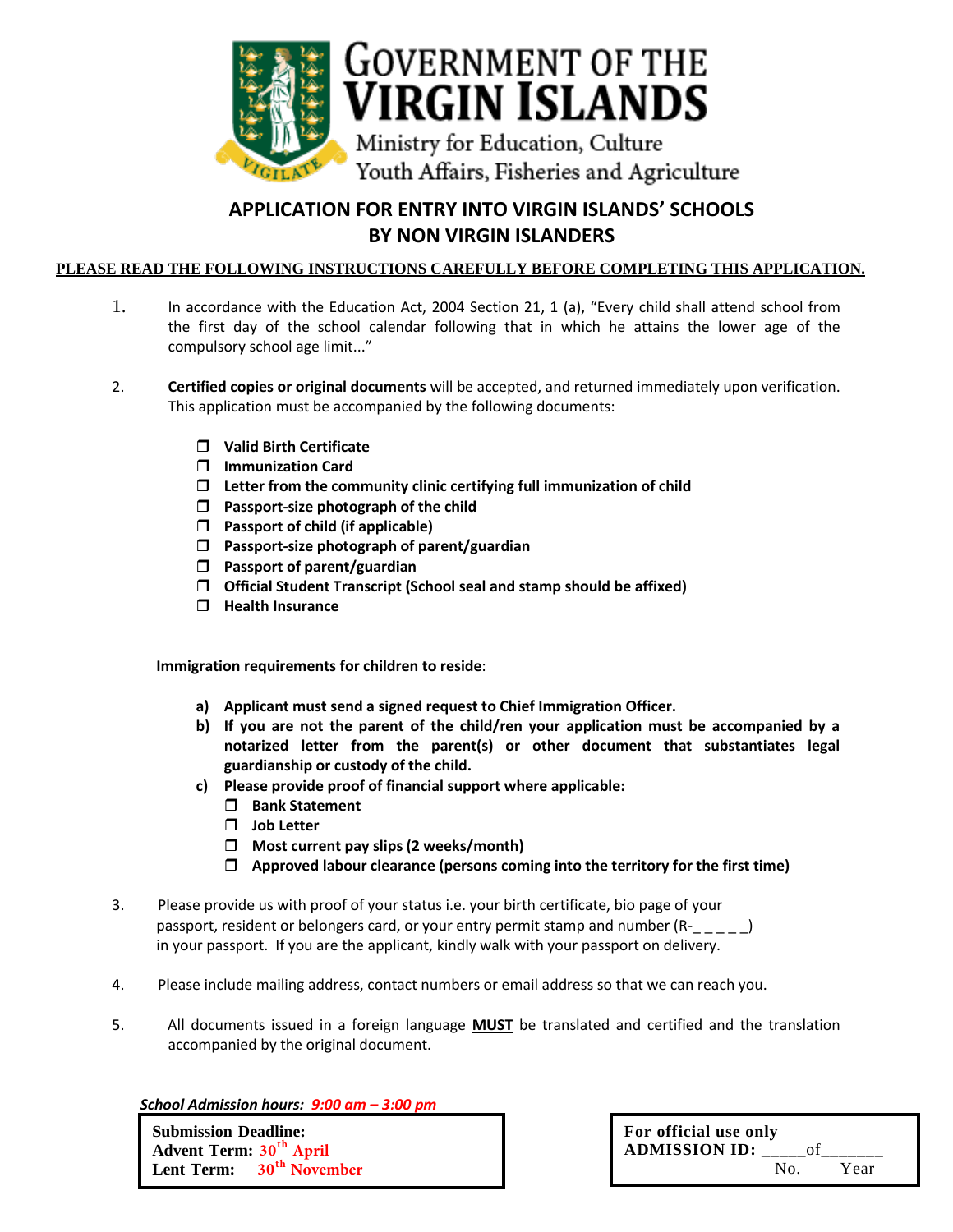6. An **Official Transcript** bearing the stamp and seal from the school last attended, should be sent directly from the Principal of the school to the Ministry of Education & Culture to the following address:

> The Chief Education Officer Ministry of Education & Culture Government of the Virgin Islands P O Box 72 Road Town, Tortola VG 1110 Virgin Islands

Electronic Mail: [admissions@vischools.edu.vg](mailto:admissions@vischools.edu.vg)

In the case of a transcript not being available, the child's report for the last 2 terms will be accepted.

- 7. Applications will be received for processing during the first four months of the year **(January to April) for Public and Private Schools and again in November for Private Schools only.**
- 8. The parent(s)/guardian(s) of the child/children should be the person submitting the application. The guardian(s) submitting an application **MUST** provide legal documentation to prove guardianship/custody of the child/children.
- 9. Kindly bring your **passport** and **work permit card** which will be returned immediately after the information requested has been verified. **Persons employed by the Government should bring along their letter of appointment.**
- 10. Students will **ONLY** be admitted into school in **September at the beginning of the school year (Advent Term) or in January, the beginning of the Lent Term.** Exceptional cases will be at the discretion of the **Chief Education Officer**. *Please note that a space into the Public school system cannot be guaranteed.*
- 11. If your application is being made for a private school, the application **MUST** be accompanied by a letter from the school, stating there is space to accommodate the child. Please note that this is not an approval letter for entry into the school system but is required in order for the Ministry to process the application.

## 12. **THIS FORM MUST BE COMPLETED BY THE PARENT OR GUARDIAN.**

## **N.B. A space into the public school system cannot be guaranteed.**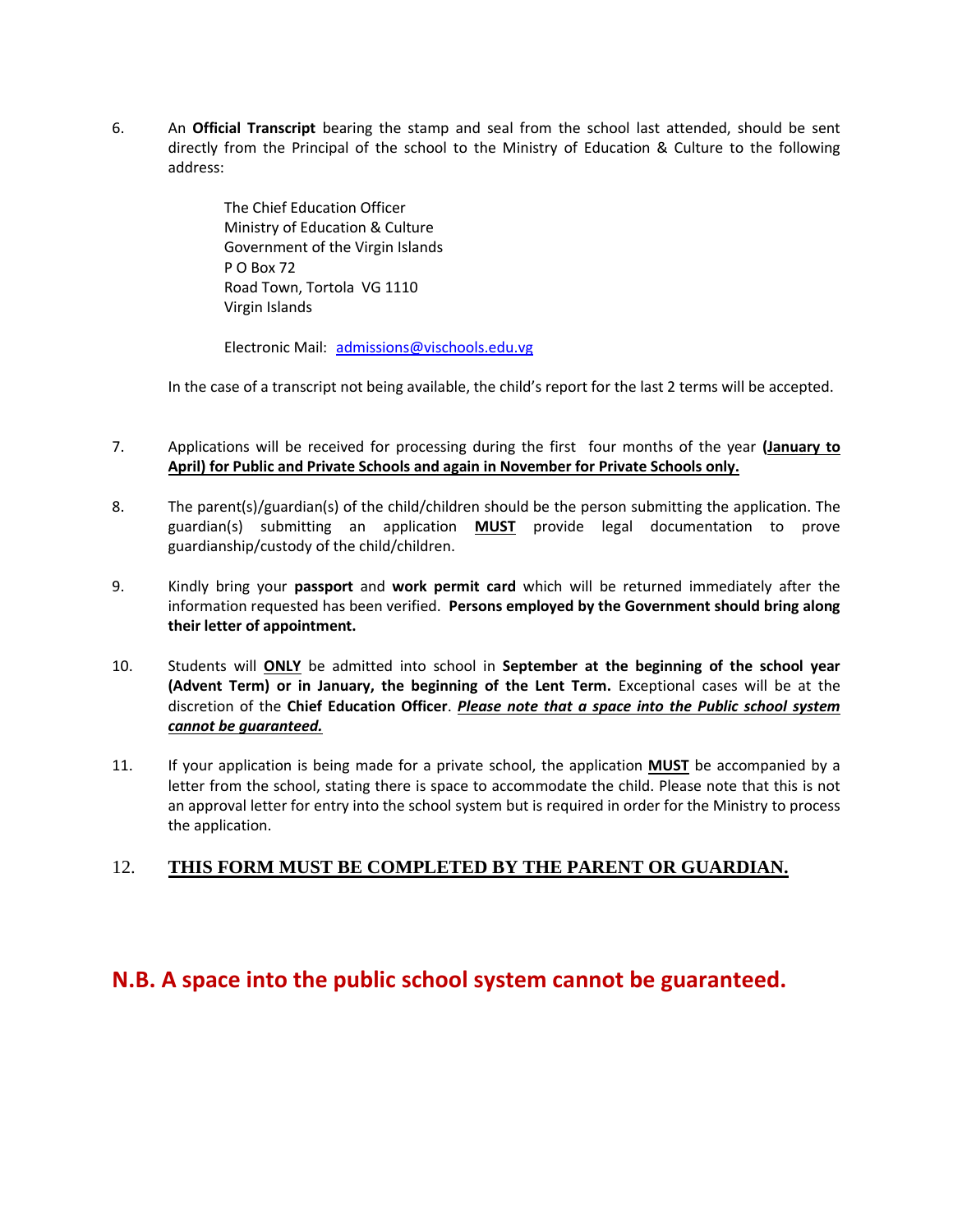| S           | Last                                                                                                                   | <b>First</b>           | <b>Middle</b>                                                                                                                     |
|-------------|------------------------------------------------------------------------------------------------------------------------|------------------------|-----------------------------------------------------------------------------------------------------------------------------------|
| U<br>D      | Date of Birth: _____/_______/ ___________ Age: _____/ __________ Gender: □ Male □ Female<br>dd<br>mm<br><b>yr</b>      | <b>Months</b><br>Years |                                                                                                                                   |
| Е<br>N<br>Т |                                                                                                                        |                        | <b>Ethnicity:</b><br>$\square$ Black<br>□ Hispanic<br>$\Box$ Indian $\Box$ Caucasian<br>$\square$ Asian<br>□ Other: _____________ |
| S           |                                                                                                                        |                        | Mailing Address:_____________________                                                                                             |
|             | the control of the control of the control of the control of the control of the control of                              |                        |                                                                                                                                   |
|             | Language: Primary Language______________                                                                               |                        | Secondary Language______________                                                                                                  |
| P           | Single Parent Household □ Yes                                                                                          | $\Box$ No              |                                                                                                                                   |
| А<br>R<br>Е | Last                                                                                                                   | <b>First</b>           | <b>Middle</b><br>Mailing Address:_____________________                                                                            |
| N<br>т<br>S |                                                                                                                        |                        | Work Phone: __________________________                                                                                            |
| А           |                                                                                                                        |                        | <b>Middle</b>                                                                                                                     |
| N<br>ш<br>D | Last                                                                                                                   | <b>First</b>           | Mailing Address: Mailing Address:                                                                                                 |
| G<br>U<br>A |                                                                                                                        |                        | Work Phone:_______________________                                                                                                |
| R<br>D      | Guardian's Name: Campaign and Campaign and Campaign and Campaign and Campaign and Campaign and Campaign and Ca<br>Last | <b>First</b>           | Middle                                                                                                                            |
| A           |                                                                                                                        |                        | Mailing Address:____________________<br>_____________________                                                                     |
| N<br>S      |                                                                                                                        |                        |                                                                                                                                   |
|             | Mother's Place of Birth: __________________                                                                            |                        | Father's Place of Birth:_________________                                                                                         |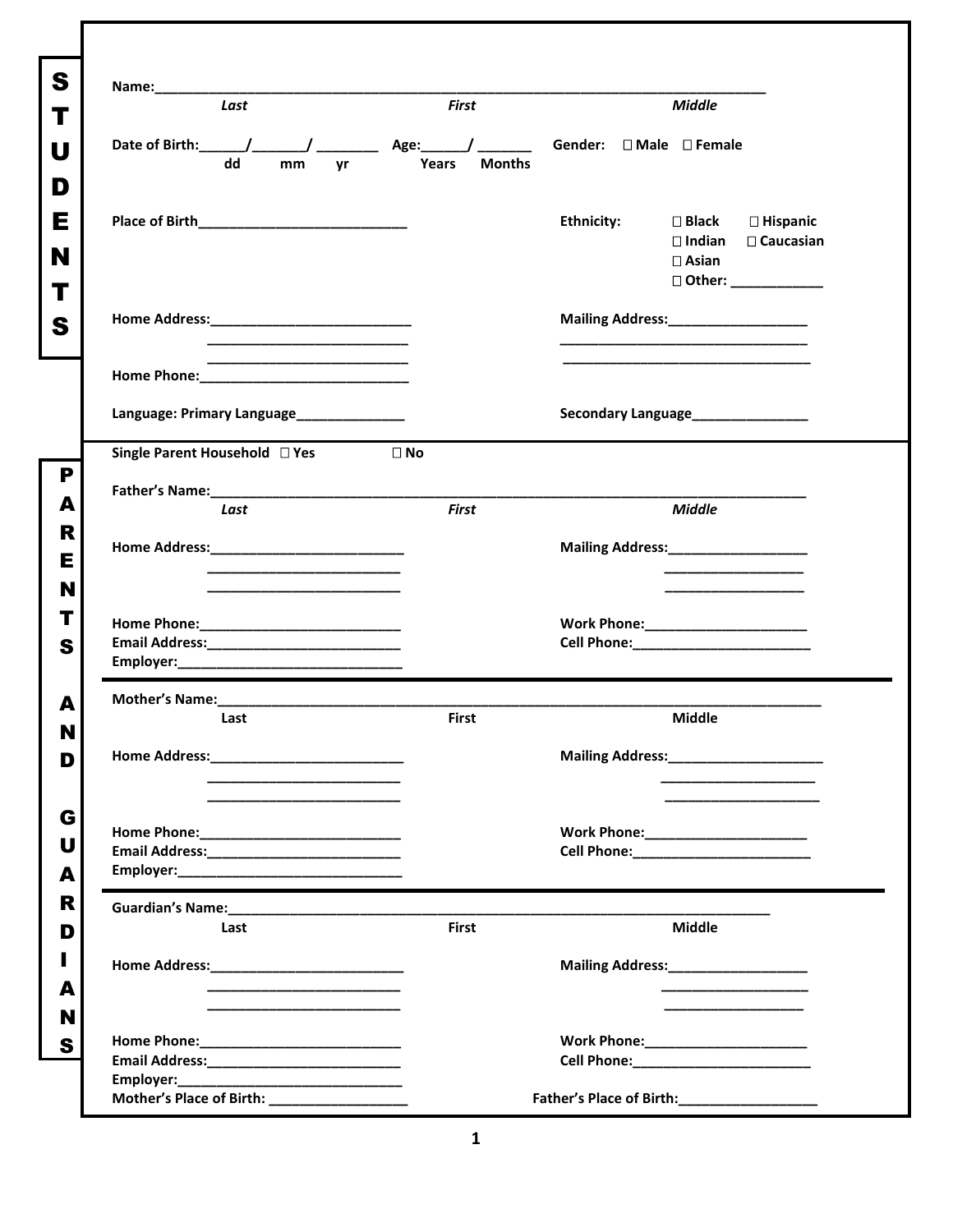|                      | Mother's Place of Birth: _______________________<br>Father's Place of Birth: ________________________                                                            |
|----------------------|------------------------------------------------------------------------------------------------------------------------------------------------------------------|
|                      | Proof of Status: □ Birth Certificate □ Passport Photo Page Proof of Status: □ Birth Certificate □ Passport                                                       |
|                      | <b>Photo Page</b><br>Guardian's Place of Birth: ______________________<br>Proof of Status: □ Birth Certificate □ Passport Photo Page                             |
|                      | In case of an emergency the following contacts will be notified based on the order in which they are listed.                                                     |
|                      |                                                                                                                                                                  |
|                      |                                                                                                                                                                  |
|                      | In case of an emergency the following contacts will be notified based on the order in which they are listed.                                                     |
|                      | <b>Emergency Contact #1</b>                                                                                                                                      |
|                      |                                                                                                                                                                  |
|                      | Last<br>First<br><b>Middle Initial</b>                                                                                                                           |
| <b>Relationship:</b> | Contact Number ___________________________________ □ Home □ Work<br>□ Cellular                                                                                   |
|                      | <b>Emergency Contact #2</b>                                                                                                                                      |
|                      |                                                                                                                                                                  |
|                      | <b>Middle Initial</b><br>Last<br><b>First</b>                                                                                                                    |
|                      | Relationship: D Mother D Father D Guardian D Other _____________________________<br>Contact Number ____________________________ □ Home □ Work<br>$\Box$ Cellular |
|                      |                                                                                                                                                                  |
|                      |                                                                                                                                                                  |
|                      |                                                                                                                                                                  |
|                      |                                                                                                                                                                  |
|                      |                                                                                                                                                                  |
|                      | Type: □ Private Bus □ Government Funded<br>$\square$ Parents<br>$\square$ Walk<br>□ Other________________                                                        |
|                      |                                                                                                                                                                  |
|                      |                                                                                                                                                                  |
|                      |                                                                                                                                                                  |
|                      |                                                                                                                                                                  |
|                      |                                                                                                                                                                  |